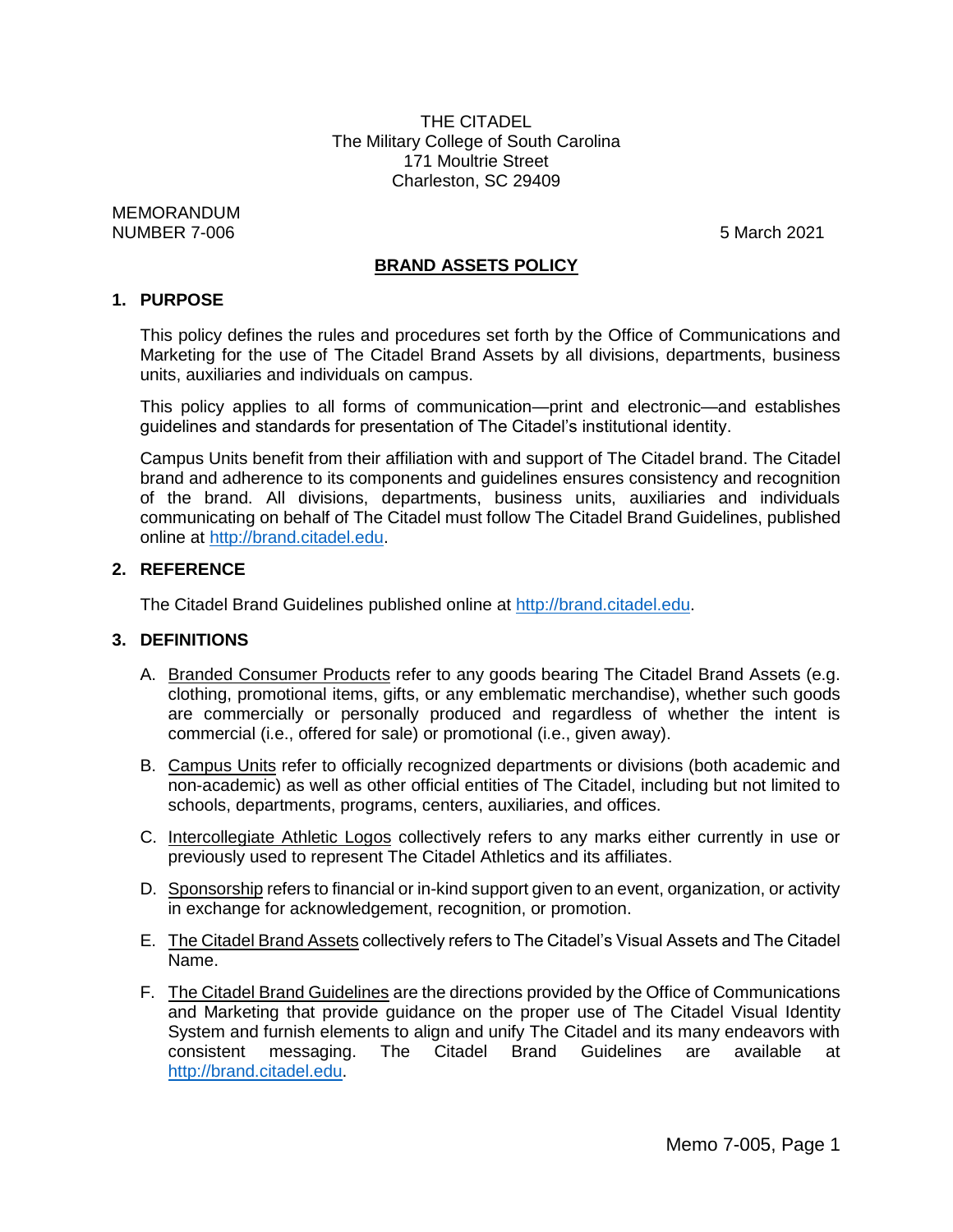- G. The Citadel Logo collectively refers to the system of graphic elements that can be used individually or in unison to represent The Citadel. The Citadel Logo includes the Padgett-Thomas Brandmark, The Citadel Wordmark, The Citadel Brand Signature, and The Citadel Marketing Lockup.
	- 1) Padgett-Thomas Brandmark refers to the visual asset within The Citadel Logo System that graphically depicts Padgett-Thomas barracks.
	- 2) The Citadel Wordmark refers to the visual asset within The Citadel Logo System that contains the words The Citadel.
	- 3) The Citadel Brand Signature refers to the paired presentation of the Padgett-Thomas Brandmark and The Citadel Wordmark in accordance with The Citadel Brand Guidelines.
	- 4) The Citadel Marketing Lockup refers to the paired presentation of the Padgett-Thomas Brandmark, The Citadel Wordmark and sub-brand affiliation text in accordance with The Citadel Brand Guidelines.
- H. The Citadel Name refers to the name "The Citadel," "The Citadel, the Military College of South Carolina," "The Military College of South Carolina" and any other name or abbreviation that has college-wide application.
- I. The Citadel Seal refers to the official seal of The Citadel, the Military College of South Carolina.
- J. Visual Assets collectively refers to The Citadel Logo System and The Citadel Seal.
- K. Visual Identity System collectively refers to The Citadel Logo System, The Citadel Seal, and all colors, fonts, graphic elements or other visual assets used by The Citadel to represent the college.

### **4. POLICY**

A. The Citadel Brand Guidelines

Use of The Citadel Brand Assets is subject to this policy and The Citadel Brand Guidelines, which facilitate the implementation of this policy. The Office of Communications and Marketing is responsible for creating, maintaining, and managing The Citadel Brand Guidelines, published online at [http://brand.citadel.edu.](http://brand.citadel.edu/)

The Citadel Brand Guidelines contain detailed information about proper use of The Citadel Brand Assets and The Citadel's Visual Identity System.

The Office of Communications and Marketing reserves the right to make updates and changes to The Citadel Brand Guidelines as necessary. It is the responsibility of all divisions, departments, business units, auxiliaries, and individuals on campus to maintain familiarity and compliance with the guidelines.

B. Use of The Citadel Name

The Citadel Name is the property of The Citadel. The use of The Citadel Name must support The Citadel brand.

1. Proper use. The college's proper name is "The Citadel, the Military College of South Carolina."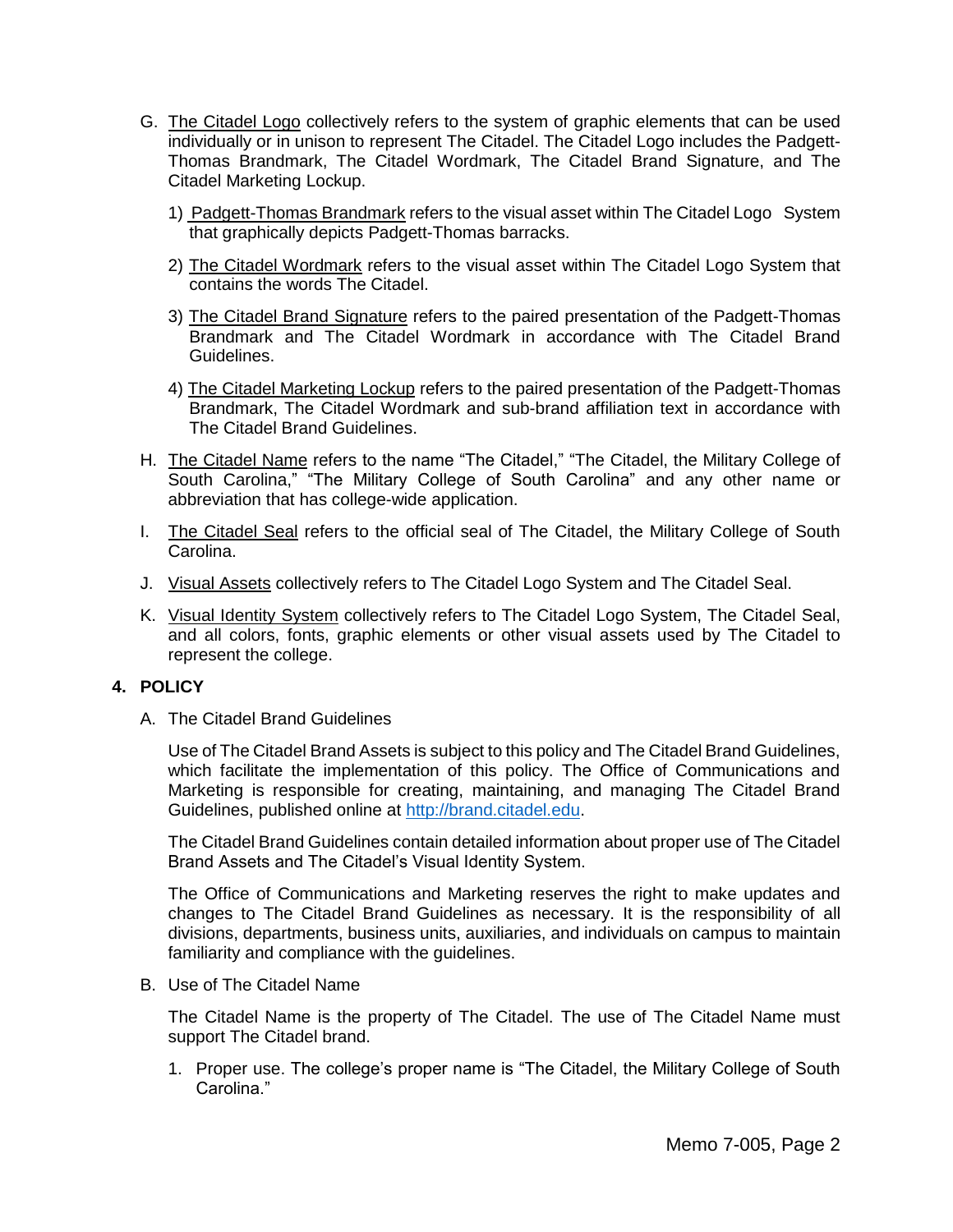- (1) It is appropriate to refer to the college as "The Citadel."
- (2) Always capitalize "The" in "The Citadel."
- (3) As a proper noun, always use "The," never just "Citadel."
- (4) The "the" in "the Military College of South Carolina" should only be capitalized at the beginning of a headline or sentence. In all other instances "the."
- (5) The college should not be referred to by nicknames or slang terms in official communications or publications (e.g., El Cid is one of the nation's six senior military colleges").
- 2. Use by Campus Units. Campus Units are required to use The Citadel Name to identify their association with The Citadel.
	- (1) The name "The Citadel" should always precede the sub-brand affiliation of any Campus Unit (e.g., The Citadel Office of Communications and Marketing).
	- (2) Campus Unit names should not begin with "The" (e.g., "Krause Center for Leadership and Ethics", not "The Krause Center for Leadership and Ethics").
- 3. Use by student organizations. Any student organization that uses The Citadel Name must accurately represent its status as a separate entity from The Citadel and use The Citadel Name in a locational sense, including the formal name of the organization and when entering into legally binding agreements, or signing official documents (e.g., "The Citadel Chess Club" should be "Chess Club at The Citadel"). Student organizations whose formal name was developed before this policy was implemented are exempt from this requirement.
- 4. Use by third parties. Third parties affiliated with The Citadel and officially supported by a Campus Unit whose activities support the mission of The Citadel may use The Citadel Name in accordance with this policy and The Citadel Brand Guidelines but must first seek approval through the Brand Compliance and Approval Process (see section 4.J.).
- C. Use of The Citadel Logo

The Citadel Logo is the property of The Citadel. The use of The Citadel Logo must support The Citadel brand.

- 1. Proper use**.** Use of The Citadel Logo must be consistent with The Citadel Brand Guidelines.
	- (1) The authority to grant approval to use The Citadel Logo is delegated to the Vice President for Communications and Marketing or their designee.
	- (2) Any proposed use of The Citadel Logo not covered through this policy must be coordinated through the Brand Compliance and Approval Process (see section 4.J.).
- 2. Use by Campus Units. Use of The Citadel Logo is reserved for Campus Units. Campus Units are required to use The Citadel Logo to identify their association with The Citadel, provided the use is consistent with The Citadel Brand Guidelines;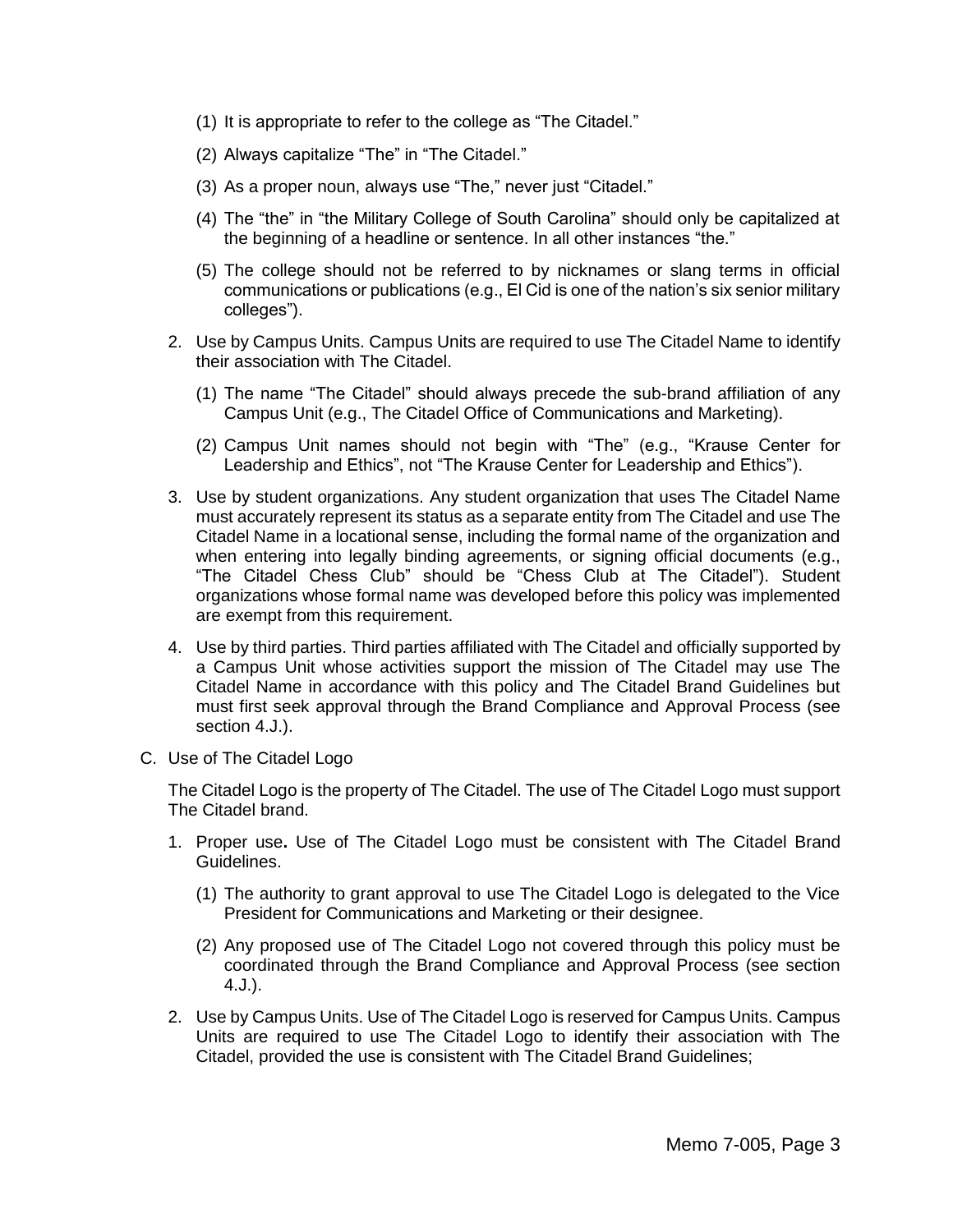- (1) The Citadel Logo should appear on all publications and materials that represent The Citadel. All materials, print or electronic, published for public consumption must display The Citadel Logo in accordance with The Citadel Brand Guidelines.
- (2) Campus Units are authorized to use The Citadel Marketing Lockup. Marketing Lockups can be downloaded or requested through The Citadel Brand Website at [https://brand.citadel.edu/tools/lockup-generator/.](https://brand.citadel.edu/tools/lockup-generator/) The Office of Communications and Marketing retains the right to modify the formal name of a Campus Unit within Marketing Lockups in order to maintain compliance with The Citadel Brand **Guidelines**
- 3. Use by student organizations. Student organizations are not authorized to use The Citadel's Visual Assets for the promotion of their organization. However, elements within The Citadel's Visual Identity System other than The Citadel Logo, including all colors, fonts, graphic elements, or other visual assets used by The Citadel to represent the college, may be used by student organizations.
- 4. Use by third parties. Third parties affiliated with The Citadel and officially supported by a Campus Unit whose activities support the mission of The Citadel may use The Citadel Logo in accordance with this policy and The Citadel Brand Guidelines but must first seek approval through the Brand Compliance and Approval Process (see section 4.J.).
- D. Use of The Citadel Seal

The official seal of The Citadel is not interchangeable with The Citadel Logo. The seal may only be used by the Office of the President and on academic degree diplomas. Any other uses of The Citadel Seal are strictly prohibited unless otherwise approved by the Vice President for Communications and Marketing or their designee.

E. Use of Intercollegiate Athletic Logos

The Citadel's Intercollegiate Athletic Logos are not interchangeable with The Citadel Logo. Intercollegiate Athletics Logos may only be used by The Citadel Athletics to represent its programs. Any other uses of The Citadel's Intercollegiate Athletic Logos are strictly prohibited unless otherwise approved by the Athletics Director or their designee.

F. Unauthorized use of Brand Assets

Certain uses of The Citadel Logo are strictly prohibited, while other uses require prior authorization before they can proceed.

- 1. Strictly prohibited. The following uses are strictly prohibited:
	- (1) Use of The Citadel Seal that is not compliant with this policy.
	- (2) Alterations or modifications to, or imitations of the officially designated versions of The Citadel's Visual Assets.
	- (3) Creation of new logos or proxy logos representing or implying an organization or group's association with The Citadel.
	- (4) Use of The Citadel Brand Assets for personal promotion.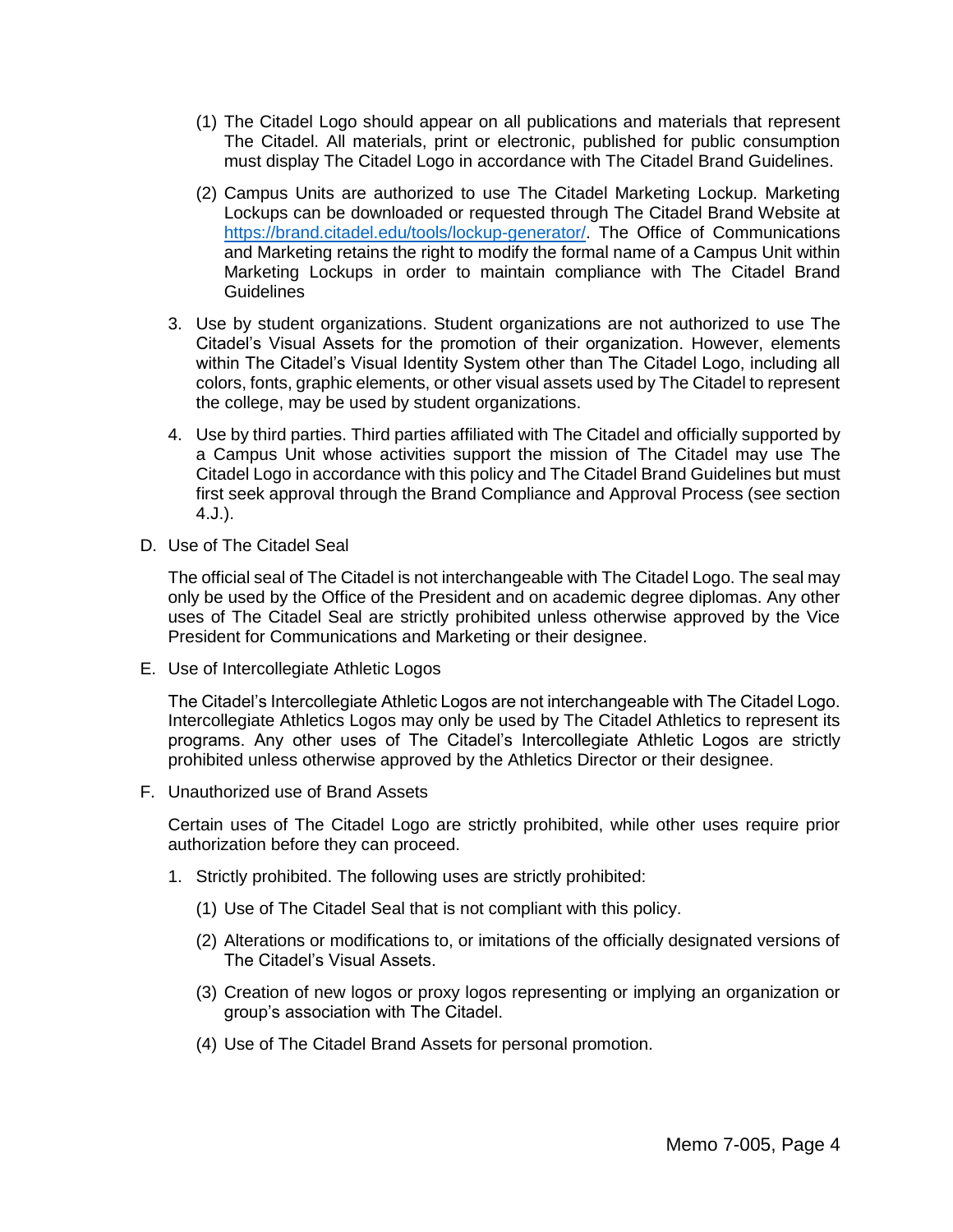- (5) Use of The Citadel Brand Assets for the promotion of tobacco, sexually oriented products or services, religious products, political parties or organizations, gaming or games of chance, or fireworks.
- (6) Use of The Citadel Brand Assets in any way that discriminates or implies discrimination against any person or group based on age, ancestry, belief, color, creed, disability, gender identity, national origin, race, religion, sex, sexual orientation, veteran status, or in any other way that would be in violation of The Citadel's anti-discrimination policies or practices.
- 2. Restricted. The following uses are prohibited unless prior authorization has been granted in accordance with the Brand Compliance and Approval Process (see section 4.J.):
	- (1) Creating any graphical or typographical design to represent The Citadel, its Campus Units or implying an organization or group's association with The Citadel.
	- (2) Any use of The Citadel Brand Assets by, for, or with a third-party entity.
	- (3) Any use of The Citadel Brand Assets in any manner that suggests or implies That Citadel's support, endorsement, or advancement of, or opposition to, any issue, activity, or program, whether political, religious, economic or otherwise; or
	- (4) Any use of The Citadel Brand Assets that implies endorsement of a commercial product or service, gives a false impression, is misleading, or could cause confusion regarding The Citadel's relationship with any person or entity.
- G. Trademarks, Licensing and Commercial Use of Brand Assets

The Citadel owns trademark and service mark registrations for The Citadel Brand Assets across a wide variety of goods and services. Their use is legally restricted. Unauthorized use of The Citadel Brand Assets, regardless of how expressed, depicted, or represented, may constitute an infringement of the rights afforded The Citadel under state, federal, and international trademark laws. The Citadel's trademarks include but are not limited to The Citadel Name, The Citadel Logo, The Citadel Seal, the Intercollegiate Athletic Logos, Big Red, The Citadel Tartan, and all other identifying marks of The Citadel.

The Office of Communications and Marketing regulates the use of The Citadel's trademarks and service marks, both internally and externally.

- 1. Licensing requirements. A license is required for any individual, organization, or company outside of The Citadel wishing to use The Citadel Brand Assets on goods or services that are sold commercially or given away as a premium on promotional items. Additionally:
	- (1) All licensed goods must be purchased from a licensed vendor of The Citadel.
	- (2) All licensees must maintain compliance with this policy and adhere to The Citadel Brand Guidelines.
	- (3) All uses of The Citadel's trademarks on commercial products shall incorporate the appropriate trademark designation symbols.
- 2. License agreements. License agreements may be obtained through The Citadel's contracted trademark and licensing company in coordination with the Vice President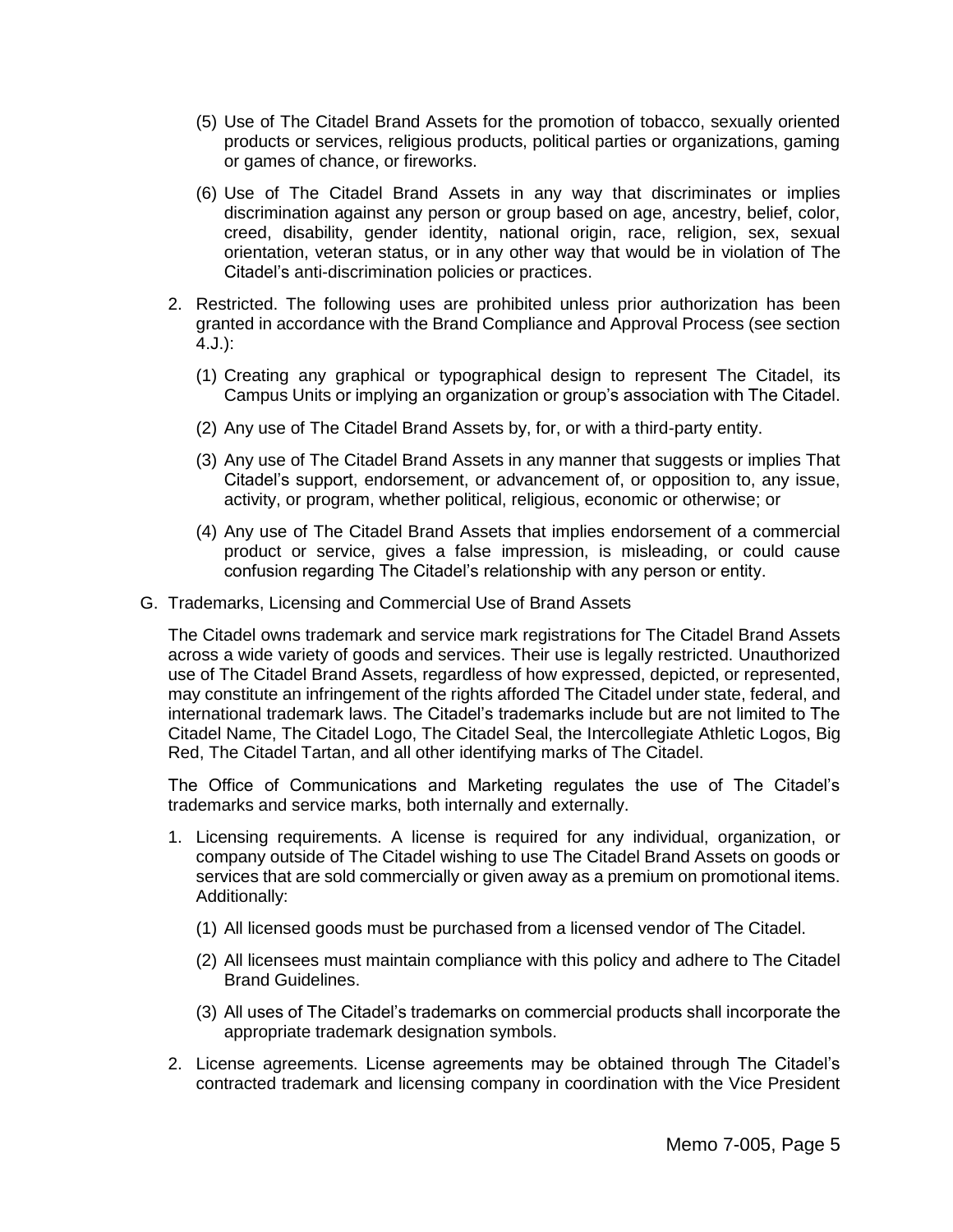for Communications and Marketing or their designee. More information about obtaining a license can be found online at<https://brand.citadel.edu/licensing/>

- 3. Enforcement. The Office of Communications and Marketing works diligently to protect The Citadel's trademarks both domestically and internationally. Federal trademark law requires that trademark owners actively protect their marks to maintain the full benefit of registration. The Citadel will prosecute misuse of its trademarks.
- H. Sponsorship

Advertising that displays or lists The Citadel's Sponsorship of an event, program, or publication may be permitted provided the role as sponsor is clearly indicated by accompanying language (e.g., "sponsored by," "presenting sponsor" or similar) and approved as outlined by the Brand Compliance and Approval Process (see section 4.J.).

I. Procurement of Branded Consumer Products by Campus Units

All Branded Consumer Products that bear The Citadel Brand Assets shall be purchased through the contracted campus bookstore operator. Their contract includes the directive to be The Citadel's provider of branded items offered for sale, both in-store and through an online web store presence, including internal sales to Campus Units. Branded Consumer Products include, but are not limited to, merchandise such as embroidered shirts, t-shirts, pens, tablecloths, decals, and any other promotional items bearing The Citadel Brand Assets.

Branded Consumer Products that are procured through the contracted campus bookstore operator are not subject to the Brand Compliance and Approval Process (see section 4.J.).

If a requested item is not part of the standard catalog offering of products, the bookstore operator shall have the right of first refusal to attempt to fill the order with the desired, branded, specialty item. If the bookstore operator expresses in writing that they are unable to meet the special order need, Campus Units may procure the item from an alternative source, with the understanding, however, that the supplier must be licensed to use The Citadel Brand Assets and adhere to established guidelines for its use.

Branded Consumer Products that are procured through an alternative source must be coordinated with The Office of Communications and Marketing through the Brand Compliance and Approval Process (see section 4.J.).

J. Brand Compliance and Approval Process

Any use of The Citadel Brand Assets outside of the acceptable use defined within this policy requires prior approval from the Vice President for Communications and Marketing or their designee.

Any required approvals may be granted, withheld, or retracted at The Citadel's absolute discretion. If such approval is not expressly granted, in writing (including email), then the proposed use is disapproved and may not proceed.

It is the requesting individual or group's responsibility to maintain a record of all required approvals.

Additional information and instructions regarding how to request approval for uses as outlined in this policy are available at<http://brand.citadel.edu/approvals>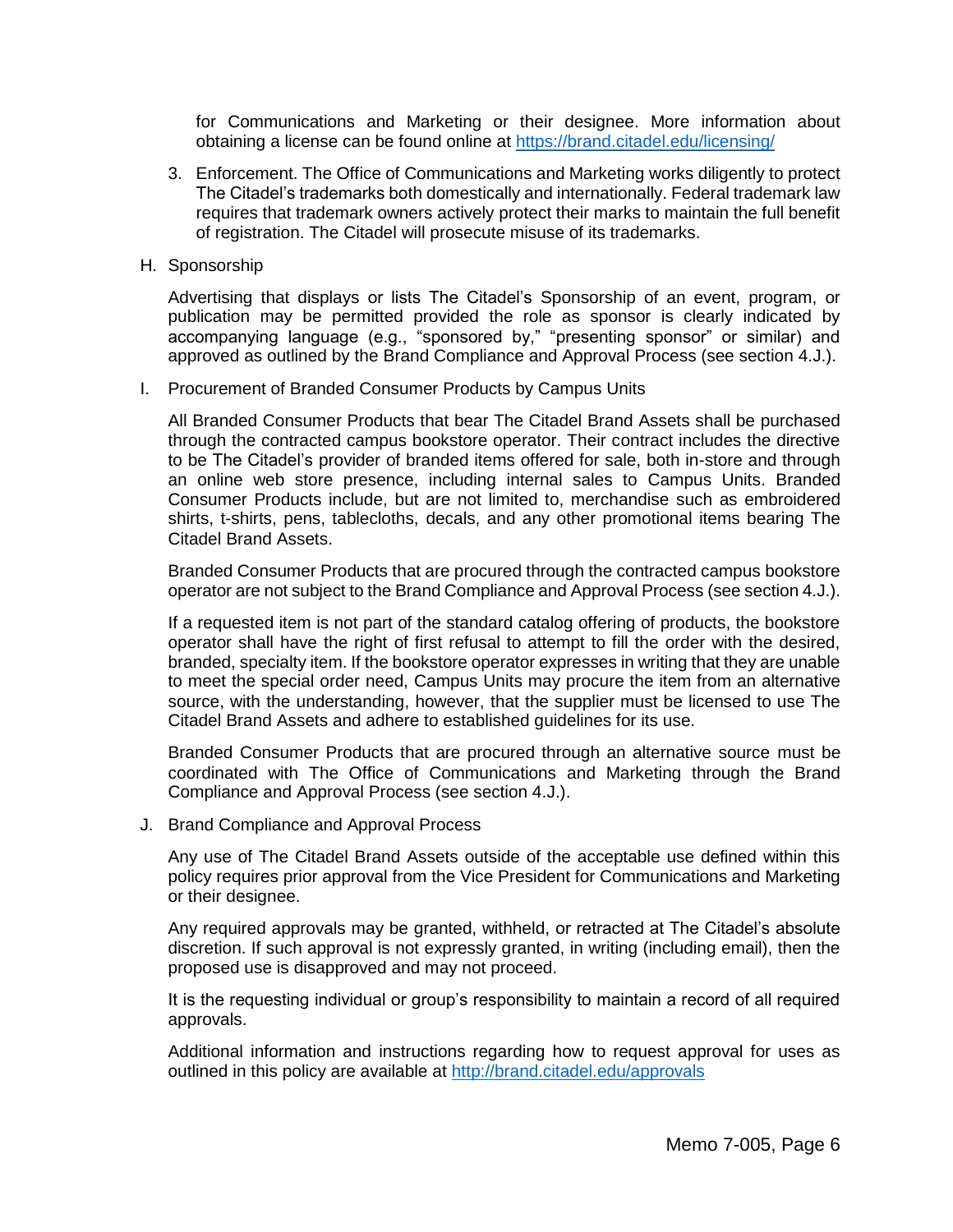### **5. COMPLIANCE**

Any person or organization found to be in violation of this policy will be subject to disciplinary action. In the case of a student or student organization, suspected violations will be referred to the administrator and/or Office of the Commandant, as appropriate. In the case of an employee or employee organization, suspected violations will be referred to an appropriate supervisor or human resource official.

Violations by external entities should be reported to The Citadel's General Counsel.

In accordance with this policy, employees who make purchases in violation of The Citadel Brand Guidelines commit unauthorized purchases. In accordance with college policy, the employees may encounter a personal obligation to the vendor. Employees who intentionally violate this policy and fail to take corrective measures may be subject to disciplinary action.

External entities employed by The Citadel or its Campus Units to provide design, composition, printing, publishing, web development, or any related services must comply with The Citadel Brand Guidelines in accordance with this policy.

### **6. NOTES**

## **A. Dates of Official Enactment and Amendments:**

Approved by Vice President for Communications and Marketing, 29 January 2021.

### **B. Responsible Department:**

Office of Communications and Marketing

#### **C. Responsible Official:**

Vice President for Communications and Marketing

#### **D. Cross References:**

None

## **7. RESCISSION**

None